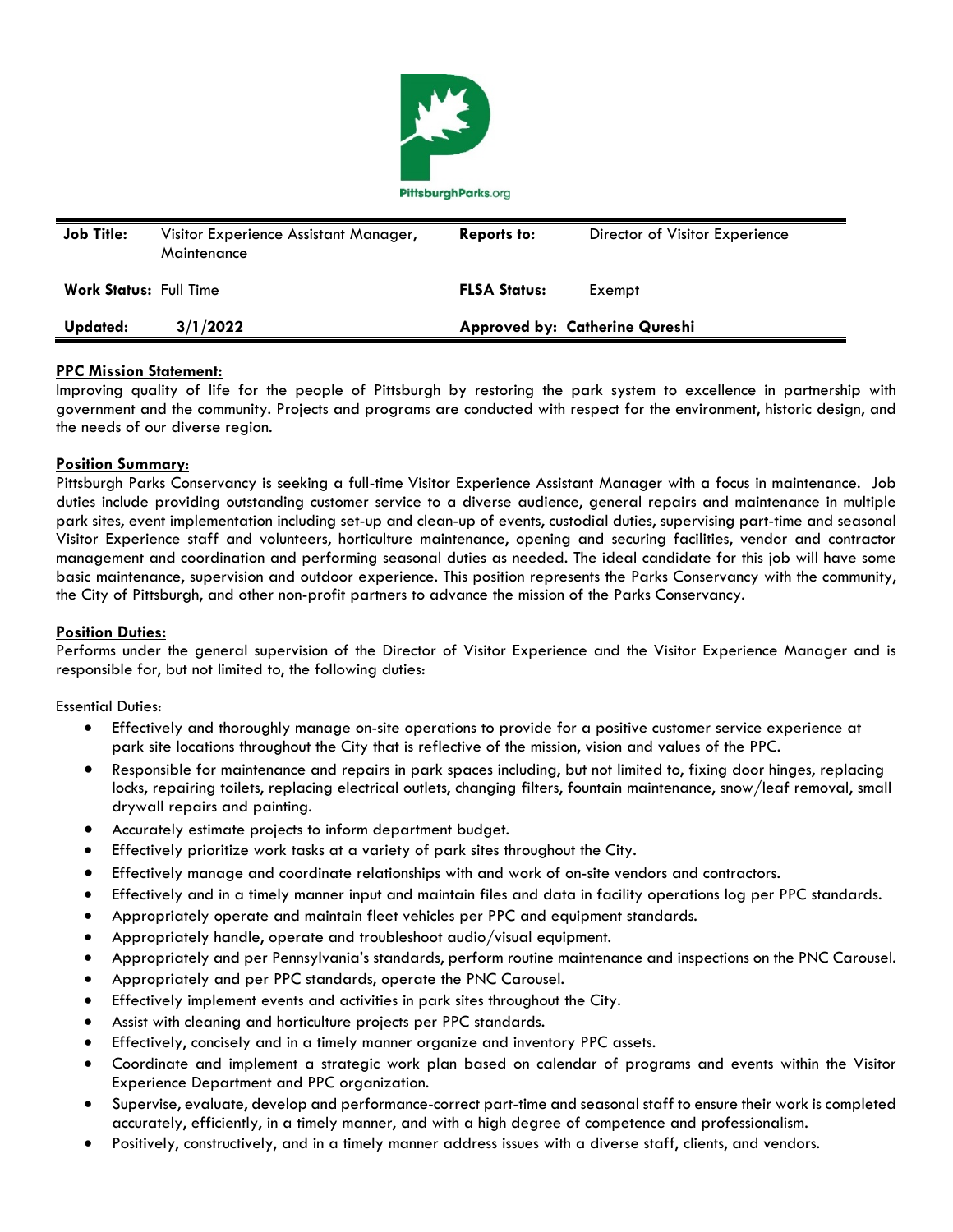• Effectively and concisely share information about the park's resources, programs and history with a diverse visitor base.

# Related Work:

- Effectively prioritize work activities while coordinating multiple projects and meeting critical deadlines.
- Proactively resolve problems; negotiate effective and appropriate solutions to difficult conflicts; and effectively handle critical, controversial, confidential, and/or sensitive matters.
- Establish strategic and flexible work plan based on calendar of programs and events throughout the City.
- Positively and effectively represent the Conservancy at all times.
- Provide constructive input, recommendations, and support to the Conservancy staff.
- Effectively and appropriately use and maintain fleet vehicles and power and hand tools.
- Effectively handle the audio/visual systems.
- Appropriately control heating, cooling and building automation systems of facilities.
- Perform duties in both indoor and outdoor settings in various weather conditions.
- Travel to and from various Parks Conservancy sites including evenings, weekends, holidays, and irregular hours as necessary to meet deadlines and achieve objectives.
- Keep the Director of Operations and Civic Engagement and Visitor Experience Director promptly informed of matters as they relate to the department and PPC.
- Perform other related duties as apparent or assigned.

## **The Way We Work – The Employees of the Pittsburgh Parks Conservancy:**

- Work and accept responsibility to search for, create and execute new and innovative approaches to improve the performance of Conservancy strategies and objectives.
- Foster meaningful interaction among diverse individuals through the exchange of information to produce understanding.
- Continuously develop and use effective strategies and interpersonal styles to engage and guide others toward the accomplishment of identified objectives and goals in the best interest of the Parks Conservancy.
- Consistently work toward the common good of the organization and encourage others to do the same.
- Conduct themselves at all times in a professionally appropriate and respectful manner.
- Apply the proper safety/security practices according to established protocols, guidelines and policies.
- Maintain strong work ethic and demonstrate flexibility.
- **Knowledge of** (position requirements at entry)Maintenance and repairs in carpentry, plumbing, electrical and horticulture.
- Outstanding customer service principles and practices within a diverse work and customer environment.
- Contemporary practices and principles of supervision of part-time and seasonal staff and volunteers.
- Contemporary sustainable waste management practices.
- Facility custodial and cleaning practices to ensure proper facility maintenance.
- Facility security practices.
- Understanding of sustainable practices and familiar with LEED and Living Building certifications.

#### **Skills and Ability to** (position requirements at entry):

- Understand and appropriately adhere to organization policies and procedures.
- Enjoy and provide outstanding customer service within a diverse work and customer environment.
- Set appropriate priorities while coordinating multiple projects and meeting critical deadlines.
- Solve problems; negotiate effective and appropriate solutions to difficult conflicts; and effectively handle critical, controversial, confidential, and/or sensitive matters.
- Critically analyze operations, collaboratively design and institute improvements without disruption of existing operations.
- Demonstrate unimpeachable personal integrity and trustworthiness.
- Demonstrate self-motivation and take advantage of emerging opportunities.
- Provide both oral and written communication that is easily understood and direct in its content and listen effectively to thoroughly understand the intended message with sensitivity to nuance and a communication style that is open, cordial and solutions-focused.